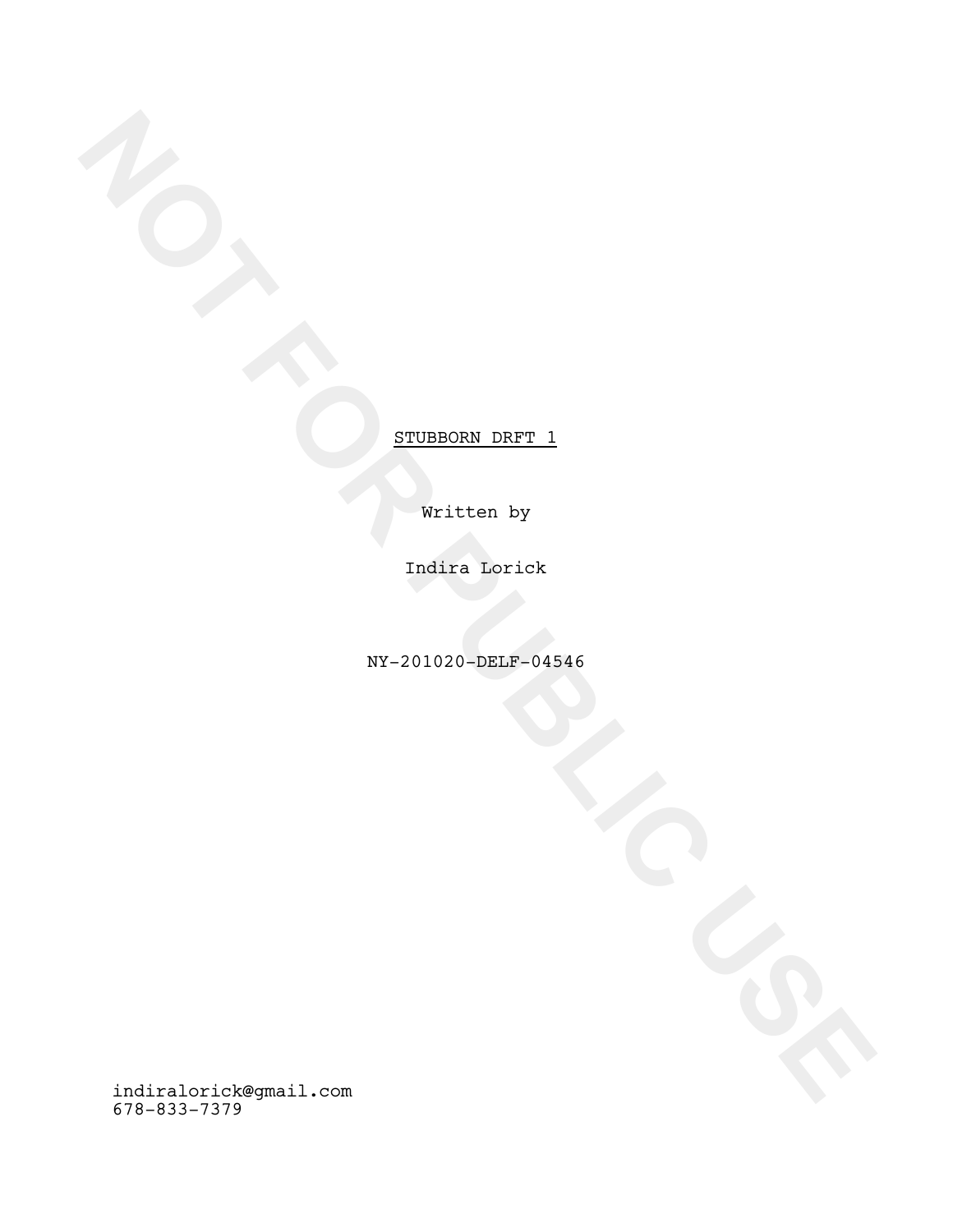#### INT. BLUE COLLAR APARTMENT - NIGHT

SELENA sits on her couch when she hears a KNOCK at the door...it is JARROD. She stands in the doorway.

#### JARROD

I know I'm probably the last person on Earth you want to see right now.

#### SELENA

And you would be right. So I'm curious, just what are you doing here?

#### JARROD

I needed to tell you that I didn't say anything last week when you told me you loved me because--

#### SELENA

Because you're a stubborn ass?

## JARROD

I'll take that. But also because--

## SELENA

Because you don't care about anyone or anything but your money? Because you have the emotional intelligence of a sea cucumber? Because--

#### JARROD

God, will you be quiet? I'm trying to tell you that I'm in with love you and if you keep interrupting me like this I may never get it out.

#### SELENA

Well. I'm sorry Jarrod but I think it's a little late for that. You spilled the beans.

JARROD<br>You're right. It is too late. You're right. It is too late.<br>Because I am absolutely maddeningly head over heels in love with you and I'm afraid there's nothing you can do to convince me otherwise.

SELENA

Oh, I'm sure I could think of something,

# JARROD

INT BLUE COLLEA EXERCULAR EXPERIENCE - NICHAR ANGELES AND COLLECTIVE ON A STATE OF THE COLLECTION COLLECTION COLLECTION COLLECTION COLLECTION COLLECTION COLLECTION COLLECTION COLLECTION COLLECTION COLLECTION COLLECTION COL Selena, if I let one more day go by without you in my life, by my side,<br>I have no doubt I'll turn into an old wretch doomed to die alone<mark>.</mark><br>Will you be with me until we can't Vill you be with me until we can't<br>take it then like the stubborn asses we both are decide to keep going anyway? What do you say?